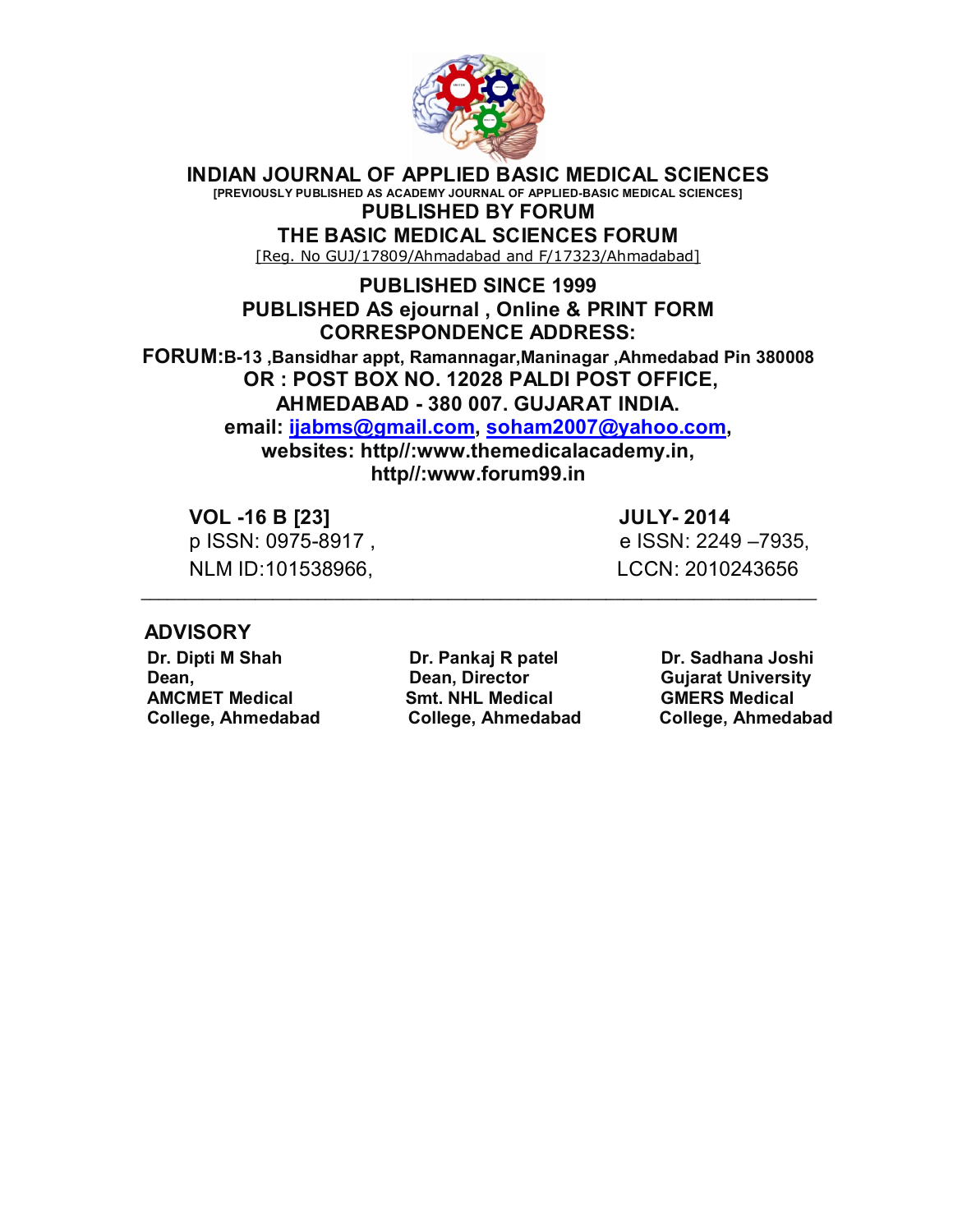# **EDITORIAL BOARD indexed with**

**Dr. N. D. Soni**  Rajasthan University of Health Sciences **Dr. Pushpa Bomb** Rajasthan University of Health Sciences **Dr. Pushkar A. Bhatt** Saurashtra University **Dr. D Robinson** Delhi University **Dr. S D Kaundinya** Maharashtra University Of Health sciences **Dr. Rajeev Sharma**  Hariyana state **Dr. Rajni Soni** Madhya Pradesh **LOCAL: Dr. R. N. Rao Dr A K Pathak Dr. M. S. Mansuri Dr. K. R. Shah**

**www.journals.indexcopernicus.com www.nlm.nih.gov.nlm.catalog http://www.ebsco.com/ www.JCCC@jgateICMR http://imsear.hellis.org WHOwww.niscair.res.in www.indianjournals.com www.ebookbrowse.com www.knowledgetreeonline.com www.scribd.com www.ulrichsweb.com www.themedicalacademy.in www.icmje.org www.ourglocal.org**

### **It is a FORUM publications**

# **INDEX**

**ORININAL ARTICLES 1 EDITORIALS: Dr Janardan V Bhatt ,Prof and Head ,Physiology ,AMCMET medical college ,LG Hospital , Maninagar Ahmedabad pin 380008**

**2 ANALGESIC & ANESTHETIC PROPERTY OF LEVOBUPIVACAINE COMPARED WITH BUPIVACAINE IN PATIENTS UNDERGOING A SUPRA- CLAVICULAR BRACHIAL PLEXUS BLOCK.**

**Dr. Charu J Pandya, .Dr.Gauri M Panjabi. Dr. Chirag Baranda.** 

**3 STUDY OF SENSORY NERVE CONDUCTION OF MEDIAN AND ULNAR NERVES IN THE UPPER LIMBS: EFFECT OF AGE, GENDER AND BMI.**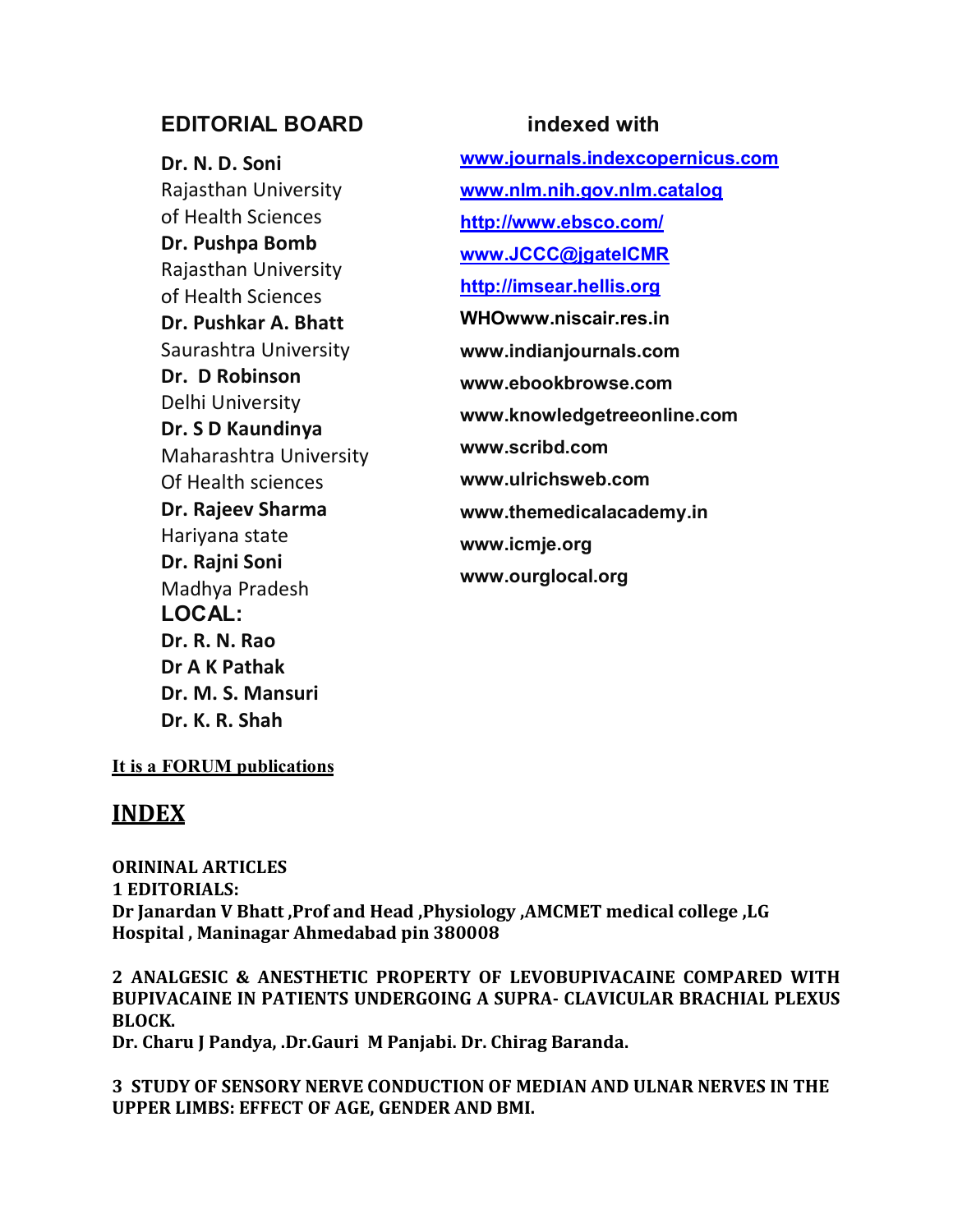# **DR SEEMA BHORANIA; DR RATI B. ICHAPORIA**

**4 Oral Midazolam for Premedication in Children Undergoing Various Elective Surgical procedures" Dr Panjabi Gauri M.,Dr Pandya Charu J .,** 

# **5 A CLINICAL DILEMA- ABDOMINAL TUBERCULOSIS**

**Dr. Leena Dabhi;1Dr. Hemang Suthar2,** 

**6] COMPARISION STUDY OF INTRATHECAL INJ.ROPIVACAINE (0.75%) ISOBARIC 1.5 cc V/s INJ.ROPIVACAINE (0.75%) ISOBARIC 2.5 cc FOR LOWER LIMB SURGERY FOR VERY HIGH RISK GROUP OF PATIENTS.**

**Dr. Nandan B. Upadhyay1, Dr. Ashish B. Chavada2, Dr. Niraj M. rathod3, Dr. Rina A. Gadhavi4, Dr. Tejas M. Patel5, Dr. Komal K. Makwana<sup>6</sup>**

**7] COMPARATIVE STUDY OF ORAL MIDAZOLAM AND ORAL KETAMINE AS PREMEDICATION IN CHILDREN.**

**Dr. Rupal Kapadia,Dr. Shruti Shah,Dr. Hetavi Contractor, Dr. Rajanikant Ribadiya.**

**8] "EFFECT OF ADDING MEGNISIUM SULPHATEAS AN ADJUVANT TO BUPIVACAINE IN SPINAL ANESTHESIA FOR LOWER ABDOMINAL SURGERY***.''*

**Dr. Charu.j.Pandya, .Dr.Khyati Panchasara, Dr. Jignesh Mori,**

**9]OPHTHALMOSCOPIC RETINOSCOPY FOR MEASUREMENT OF OCULAR REFRACTIVE ERROR**

**Mr Atanu Samanta, MrYogeshVaghela, Mrs Aloe Gupta , , Dr Nitin Trivedi 10] ROLE OF FINE NEEDLE ASPIRATION CYTOLOGY IN BREAST LESIONS & CORRELATION WITH HISTOLOGICAL DIAGNOSIS**

**Dr. Devika G. Rajput, Dr. Komal K. Makwana, Dr. Seema N. Baxi, Dr. Mayuri V. Thakar**

**11] OCCUPATIONAL HAZARDS AND DISEASES RELATED TO THE PRACTICE OF ANAESTHESIOLOGY.**

**Dr. Anita B Patel , Dr. Dhara M** 

**12] LAPAROSCOPIC MANAGEMENT OF A PERFORATED DUODENAL ULCER. A CASE REPORT FROM A MUNICIPAL HOSPITAL.**

**Dr. Erbaz R Momin,Dr Manmohan M Kamat, Dr Amarnath Upadhye, Dr Sunil Kumar,** 

**12] AVULSED MAXILLARY INCISORS a case report Dr. Neeta A. Patel,Reader 13] STRESS AUDIT OF STUDENTS OF DIFFERENT MEDICAL STREAMS DR. PARIKH HEMANT CHIMANLAL DR. BARHATT JAYSHREE 14] e LEARNING AMONG FIRST YEAR MEDICAL STUDENTS, KAP STUDY**

**Dr Janardan V Bhatt ,**

**15] THE STUDY OF ANTEROPOSTERIOR WIDTH AND MEDIOLATERAL WIDTH OF HEAD FOR SEXING OF 2ND METACARPAL FROM SAURASHTRA REGION.**